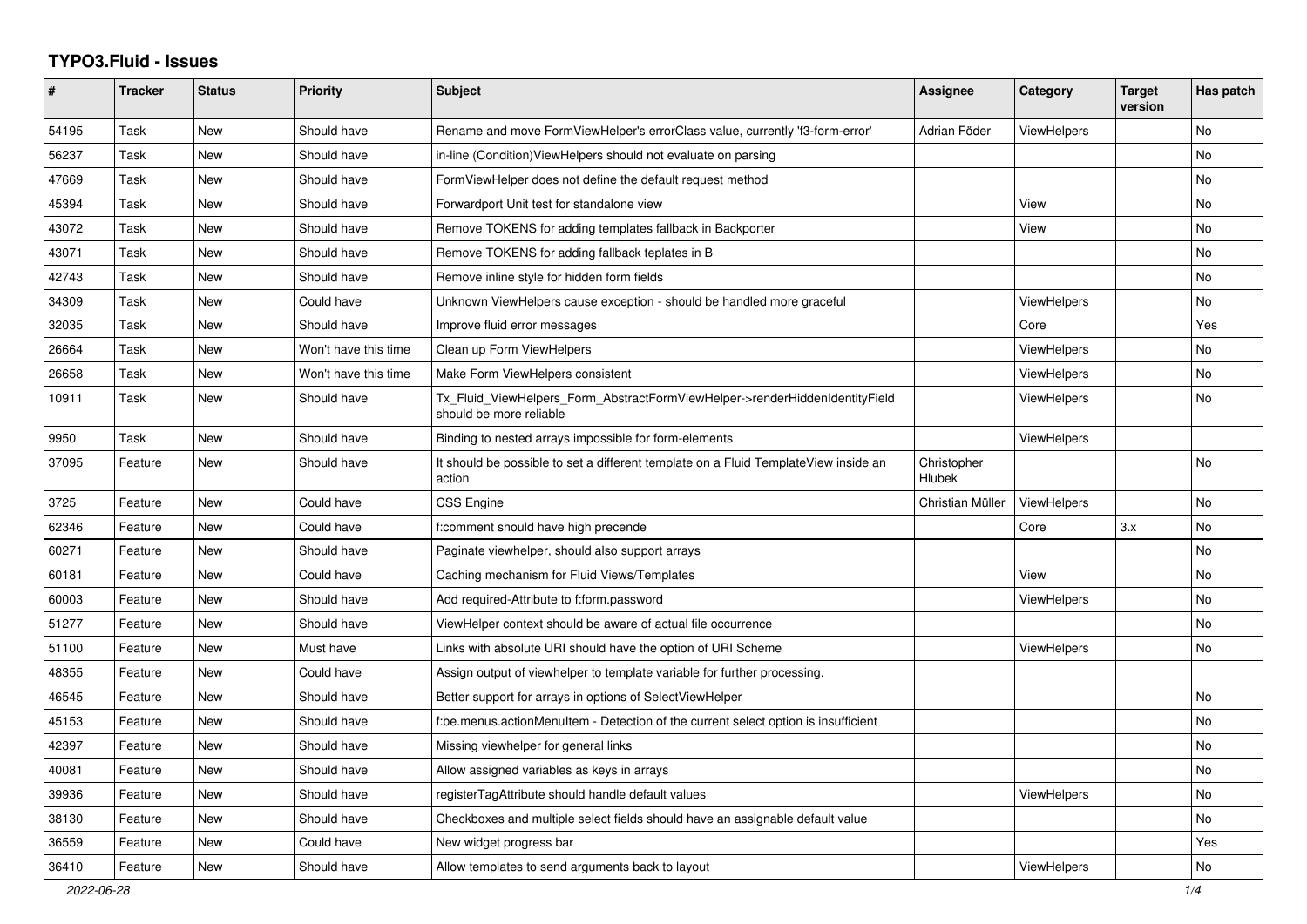| #     | <b>Tracker</b> | <b>Status</b> | <b>Priority</b> | Subject                                                                                                     | <b>Assignee</b>        | Category    | <b>Target</b><br>version | Has patch |
|-------|----------------|---------------|-----------------|-------------------------------------------------------------------------------------------------------------|------------------------|-------------|--------------------------|-----------|
| 33215 | Feature        | New           | Should have     | RFC: Dynamic values in ObjectAccess paths                                                                   |                        |             |                          | No        |
| 31955 | Feature        | New           | Should have     | f:uri.widget                                                                                                |                        | Widgets     |                          | No        |
| 30555 | Feature        | New           | Could have      | Make TagBuilder more extensible                                                                             |                        | Core        |                          | No        |
| 10472 | Feature        | New           | Could have      | Fluid Standalone distribution                                                                               |                        | Core        |                          | No        |
| 9514  | Feature        | New           | Should have     | Support explicit Array Arguments for ViewHelpers                                                            |                        |             |                          |           |
| 7608  | Feature        | New           | Could have      | Configurable shorthand/object accessor delimiters                                                           |                        | Core        |                          | Yes       |
| 4704  | Feature        | New           | Should have     | Improve parsing exception messages                                                                          |                        | Core        |                          |           |
| 1907  | Feature        | New           | Could have      | Default values for view helpers based on context                                                            |                        | Core        |                          |           |
| 33551 | Bug            | New           | Must have       | View helper values break out of a partial scope                                                             | Sebastian<br>Kurfuerst | Core        |                          | No        |
| 12863 | Bug            | New           | Should have     | Attributes of a viewhelper can't contain a '-'                                                              | Sebastian<br>Kurfuerst | Core        |                          | No        |
| 60856 | Bug            | New           | Must have       | Target attribute not supported by the form viewhelper                                                       |                        | ViewHelpers |                          | Yes       |
| 58983 | Bug            | <b>New</b>    | Should have     | format.date does not respect linebreaks and throws exception                                                |                        |             |                          | No.       |
| 58921 | Bug            | New           | Should have     | f:form.* VHs crash if NOT inside f:form but followed by f:form                                              |                        |             |                          | No        |
| 57885 | Bug            | New           | Must have       | Inputs are cleared from a second form if the first form produced a vallidation error                        |                        |             |                          | No        |
| 54284 | Bug            | New           | Should have     | Default Option for Switch/Case VH                                                                           |                        | ViewHelpers |                          | No        |
| 52591 | Bug            | New           | Should have     | The Pagination Widget broken for joined objects                                                             |                        |             |                          | No        |
| 52419 | Bug            | New           | Should have     | Wrong PHPDocs notation for default value inline f:translate viewhelper                                      |                        |             | 2.0                      | No        |
| 49600 | Bug            | New           | Should have     | f:form tag shown as a HTML on frontend                                                                      |                        | ViewHelpers |                          | No        |
| 49038 | Bug            | New           | Must have       | form.select does not select the first item if prependOptionValue is used                                    |                        |             |                          | No        |
| 45384 | Bug            | New           | Must have       | Persisted entity object in widget-configuration cannot be deserialized (after reload)                       |                        | Widgets     | 2.0.1                    | No        |
| 40064 | Bug            | New           | Must have       | Multiselect is not getting persisted                                                                        |                        | ViewHelpers |                          | No        |
| 39990 | Bug            | New           | Should have     | Same form twice in one template: hidden fields for empty values are only rendered<br>once                   |                        | Core        |                          | No        |
| 38369 | Bug            | New           | Must have       | Resource ViewHelpers should not fall back to request package                                                |                        | View        |                          | No        |
| 37619 | Bug            | New           | Should have     | Fatal Error when using variable in name attribute of Section ViewHelper                                     |                        | ViewHelpers |                          | No        |
| 36655 | <b>Bug</b>     | New           | Should have     | <b>Pagination Links</b>                                                                                     |                        | Widgets     |                          | No        |
| 30937 | <b>Bug</b>     | New           | Should have     | CropViewHelper stringToTruncate can't be supplied so it can't be easily extended                            |                        | ViewHelpers |                          | Yes       |
| 28554 | Bug            | New           | Should have     | (v4) implement feature flag to disable caching                                                              |                        |             |                          | No        |
| 28553 | <b>Bug</b>     | New           | Should have     | improve XHProf test setup                                                                                   |                        |             |                          | No        |
| 28552 | <b>Bug</b>     | New           | Should have     | (v5) write ViewHelper test for compiled run; adjust functional test to do two passes<br>(uncached & cached) |                        |             |                          | No        |
| 28550 | <b>Bug</b>     | New           | Should have     | (v4) make widgets cacheable, i.e. not implement childnodeaccess interface                                   |                        |             |                          | No        |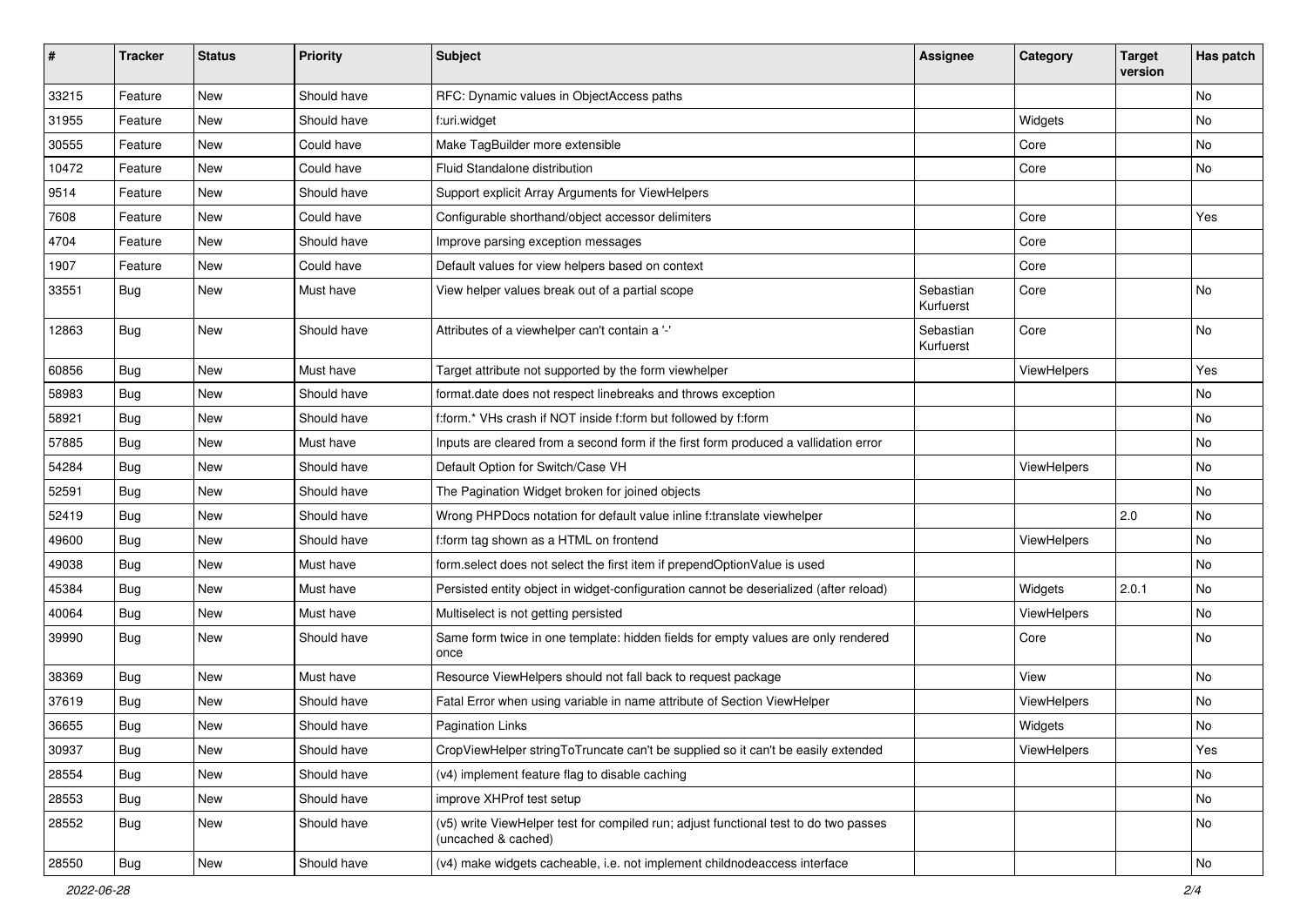| ∦     | <b>Tracker</b> | <b>Status</b>            | <b>Priority</b> | <b>Subject</b>                                                                                       | <b>Assignee</b>             | Category    | <b>Target</b><br>version | Has patch |
|-------|----------------|--------------------------|-----------------|------------------------------------------------------------------------------------------------------|-----------------------------|-------------|--------------------------|-----------|
| 28549 | Bug            | New                      | Should have     | make widgets cacheable, i.e. not implement childnodeaccess interface                                 |                             |             |                          | No        |
| 27607 | Bug            | New                      | Must have       | Make Fluid comparisons work when first element is STRING, second is NULL.                            |                             | Core        |                          | No        |
| 13045 | Bug            | New                      | Should have     | Entity decode of strings are different between if-conditions and output of variable                  |                             |             |                          |           |
| 8648  | Bug            | New                      | Should have     | format.crop ViewHelper should support all features of the crop stdWrap function                      |                             | ViewHelpers |                          | <b>No</b> |
| 3481  | Bug            | New                      | Should have     | Use ViewHelperVariableContainer in PostParseFacet                                                    |                             | Core        |                          | No        |
| 9005  | Feature        | Accepted                 | Could have      | Fluid Template Analyzer (FTA)                                                                        | Sebastian<br>Kurfuerst      |             |                          |           |
| 5933  | Feature        | Accepted                 | Should have     | Optional section rendering                                                                           | Sebastian<br>Kurfuerst      | ViewHelpers |                          | <b>No</b> |
| 28551 | Bug            | Accepted                 | Should have     | (v4) backport VHTest                                                                                 | Sebastian<br>Kurfuerst      |             |                          | No        |
| 8491  | Task           | <b>Needs</b><br>Feedback | Should have     | link.action and uri.action differ in absolute argument                                               | Karsten<br>Dambekalns       | ViewHelpers |                          | No        |
| 46091 | Task           | Needs<br>Feedback        | Should have     | Show source file name and position on exceptions during parsing                                      |                             |             |                          | No        |
| 33394 | Feature        | Needs<br>Feedback        | Should have     | Logical expression parser for BooleanNode                                                            | <b>Tobias Liebig</b>        | Core        |                          | No        |
| 45345 | Feature        | Needs<br>Feedback        | Should have     | Easy to use comments for fluid that won't show in output                                             |                             |             |                          |           |
| 8989  | Feature        | <b>Needs</b><br>Feedback | Could have      | Search path for fluid template files                                                                 |                             | View        |                          | <b>No</b> |
| 3291  | Feature        | Needs<br>Feedback        | Should have     | Cacheable viewhelpers                                                                                |                             |             |                          | <b>No</b> |
| 36662 | <b>Bug</b>     | Needs<br>Feedback        | Should have     | Checked state isn't always correct when property is collection                                       | Kevin Ulrich<br>Moschallski | ViewHelpers | 1.1.1                    | <b>No</b> |
| 33628 | <b>Bug</b>     | <b>Needs</b><br>Feedback | Must have       | Multicheckboxes (multiselect) for Collections don't work                                             | Christian Müller            | ViewHelpers |                          | No        |
| 58862 | Bug            | Needs<br>Feedback        | Should have     | FormViewHelper doesn't accept NULL as value for \$arguments                                          | <b>Bastian</b><br>Waidelich | ViewHelpers |                          | Yes       |
| 46289 | Bug            | Needs<br>Feedback        | Should have     | Enable Escaping Interceptor in XML request format                                                    |                             | View        | 2.0.1                    | No        |
| 5636  | Task           | <b>Under Review</b>      | Must have       | Form_RadioViewHelper and CheckBoxViewHelper miss check for existing object<br>before it is accessed. |                             |             |                          | No        |
| 52640 | Feature        | <b>Under Review</b>      | Should have     | Create an UnlessViewHelper as opposite to the IfViewHelper                                           | Marc Neuhaus                |             |                          | No        |
| 43346 | Feature        | <b>Under Review</b>      | Should have     | Allow property mapping configuration via template                                                    | Karsten<br>Dambekalns       | ViewHelpers | 2.1                      | No        |
| 49756 | Feature        | <b>Under Review</b>      | Should have     | Select values by array key in checkbox viewhelper                                                    |                             |             |                          | No        |
| 46257 | Feature        | <b>Under Review</b>      | Should have     | Add escape sequence support for Fluid                                                                |                             | Core        |                          | No        |